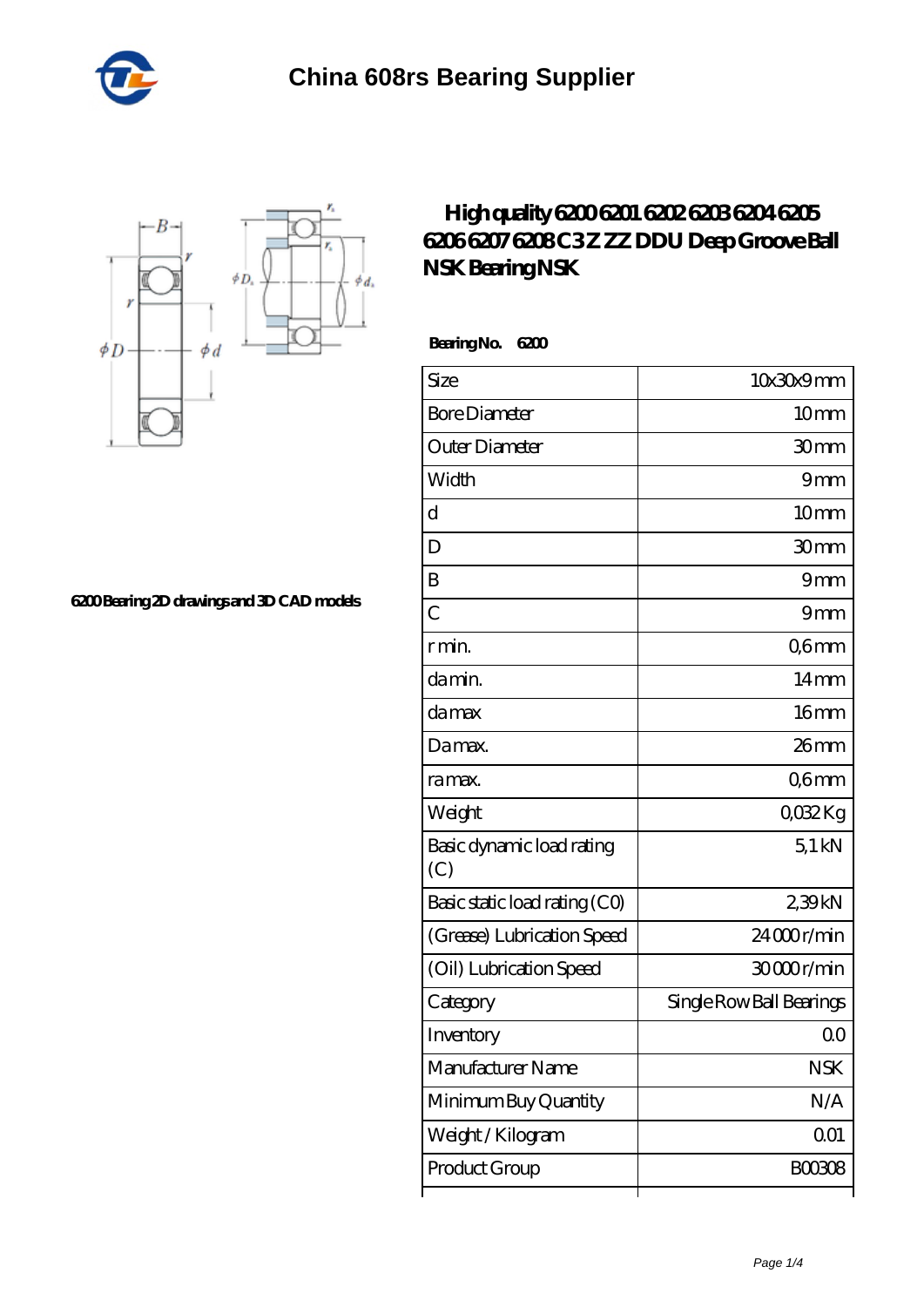

## **[China 608rs Bearing Supplier](https://m.gbaguidipelagie.com)**

| Enclosure                          | Open                                                                                                                                                                        |
|------------------------------------|-----------------------------------------------------------------------------------------------------------------------------------------------------------------------------|
| Precision Class                    | ABEC 1   ISO PO                                                                                                                                                             |
| Maximum Capacity / Filling<br>Slot | No                                                                                                                                                                          |
| Rolling Element                    | <b>Ball Bearing</b>                                                                                                                                                         |
| Snap Ring                          | No                                                                                                                                                                          |
| <b>Internal Special Features</b>   | No                                                                                                                                                                          |
| Cage Material                      | Steel                                                                                                                                                                       |
| Internal Clearance                 | CO-Medium                                                                                                                                                                   |
| Inch - Metric                      | Metric                                                                                                                                                                      |
| Long Description                   | 10MM Bore; 30MM<br>Outside Diameter; 9MM<br>Outer Race Diameter;<br>Open; Ball Bearing; ABEC 1<br>ISO PO, No Filling Slot; No<br>Snap Ring, No Internal<br>Special Features |
| Category                           | Single Row Ball Bearing                                                                                                                                                     |
| <b>UNSPSC</b>                      | 31171504                                                                                                                                                                    |
| Harmonized Tariff Code             | 8482105068                                                                                                                                                                  |
| Noun                               | Bearing                                                                                                                                                                     |
| <b>Keyword String</b>              | Ball                                                                                                                                                                        |
| Manufacturer URL                   | http://www.nskamericas.co<br>m                                                                                                                                              |
| Manufacturer Item Number           | 6200                                                                                                                                                                        |
| Weight/LBS                         | 0029                                                                                                                                                                        |
| Outside Diameter                   | 1.181 Inch   30 Millimeter                                                                                                                                                  |
| Outer Race Width                   | 0.354 Inch   9 Millimeter                                                                                                                                                   |
| Bore                               | 0.394 Inch   10 Millimeter                                                                                                                                                  |
| bore diameter:                     | 10 <sub>mm</sub>                                                                                                                                                            |
| closure type:                      | Open                                                                                                                                                                        |
| outside diameter:                  | 30mm                                                                                                                                                                        |
| internal clearance:                | Normal Clearance                                                                                                                                                            |
| overall width:                     | 9mm                                                                                                                                                                         |
| manufacturer upc number:           | 029176013546                                                                                                                                                                |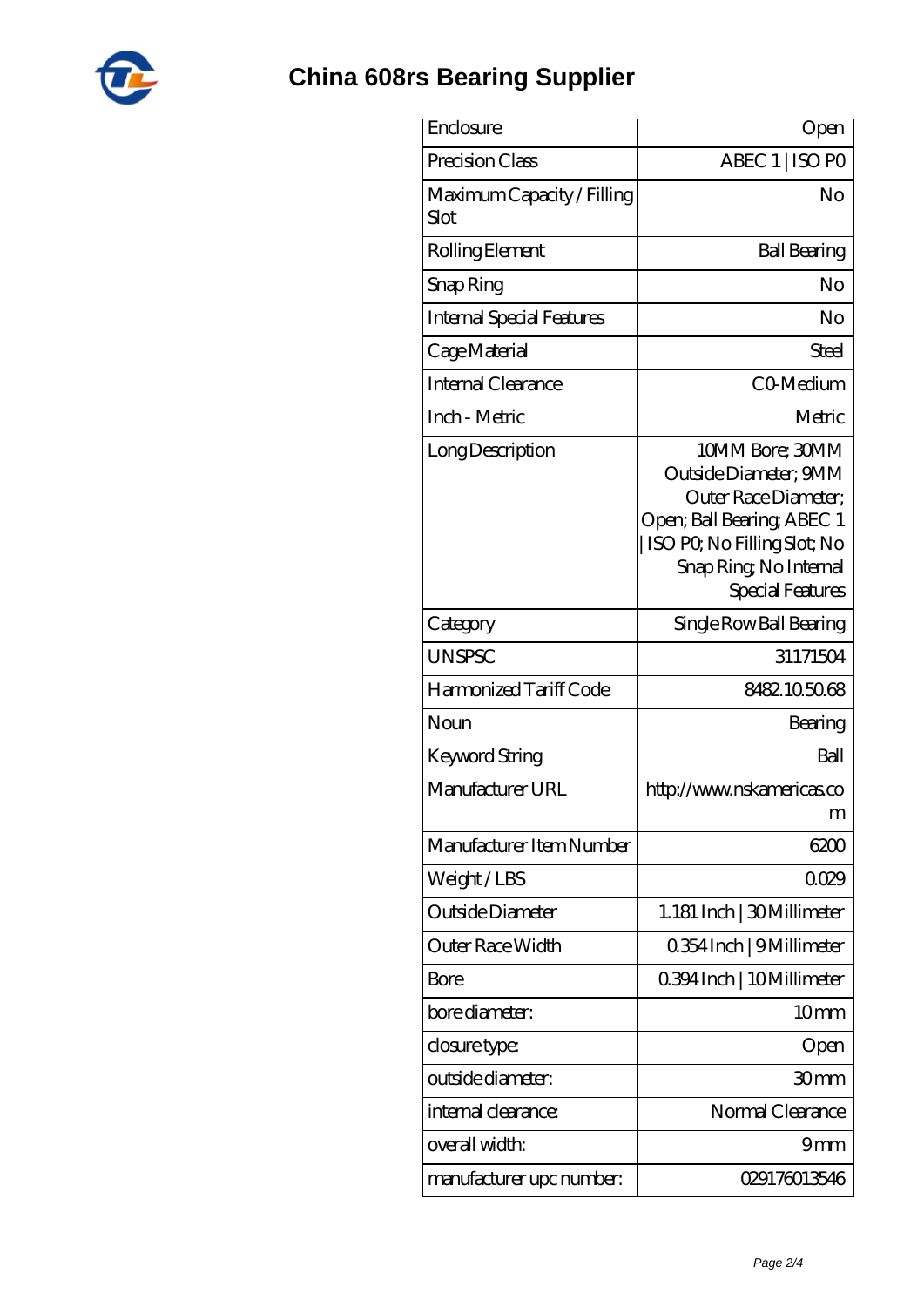

| bore type:        | Round        |
|-------------------|--------------|
| <b>SRI</b>        | 246          |
| hidYobi           | 6200         |
| LangID            | 1            |
| $D_{-}$           | 30           |
| <b>SREX</b>       | 003          |
| $\mathbf{B}$      | 9            |
| damin             | 14           |
| hidTable          | ecat_NSRDGB  |
| Oil rpm           | 30000        |
| <b>SRE</b>        | 252          |
| mass              | 0032         |
| GRS rpm           | 24000        |
| ra                | 06           |
| <b>SRIX</b>       | <b>QO15</b>  |
| $D_a$             | 26           |
| <b>SRIN</b>       | $-0.015$     |
| CO                | 239          |
| fo                | 132          |
| <b>SREN</b>       | 0            |
| DE                | 25,262       |
| Prod_Type3        | DGBB_SR_OT   |
| DA                | 4762         |
| bomp              | 0            |
| $Z_{-}$           | 8            |
| yobi              | 6200         |
| $C_{\text{conv}}$ | 5100         |
| ALPHA_            | 0            |
| SDM_              | 205          |
| $\mathbf{r}$      | 06           |
| <b>KBRG</b>       | 6101         |
| <b>SBRG</b>       | $\mathbf{z}$ |
|                   |              |